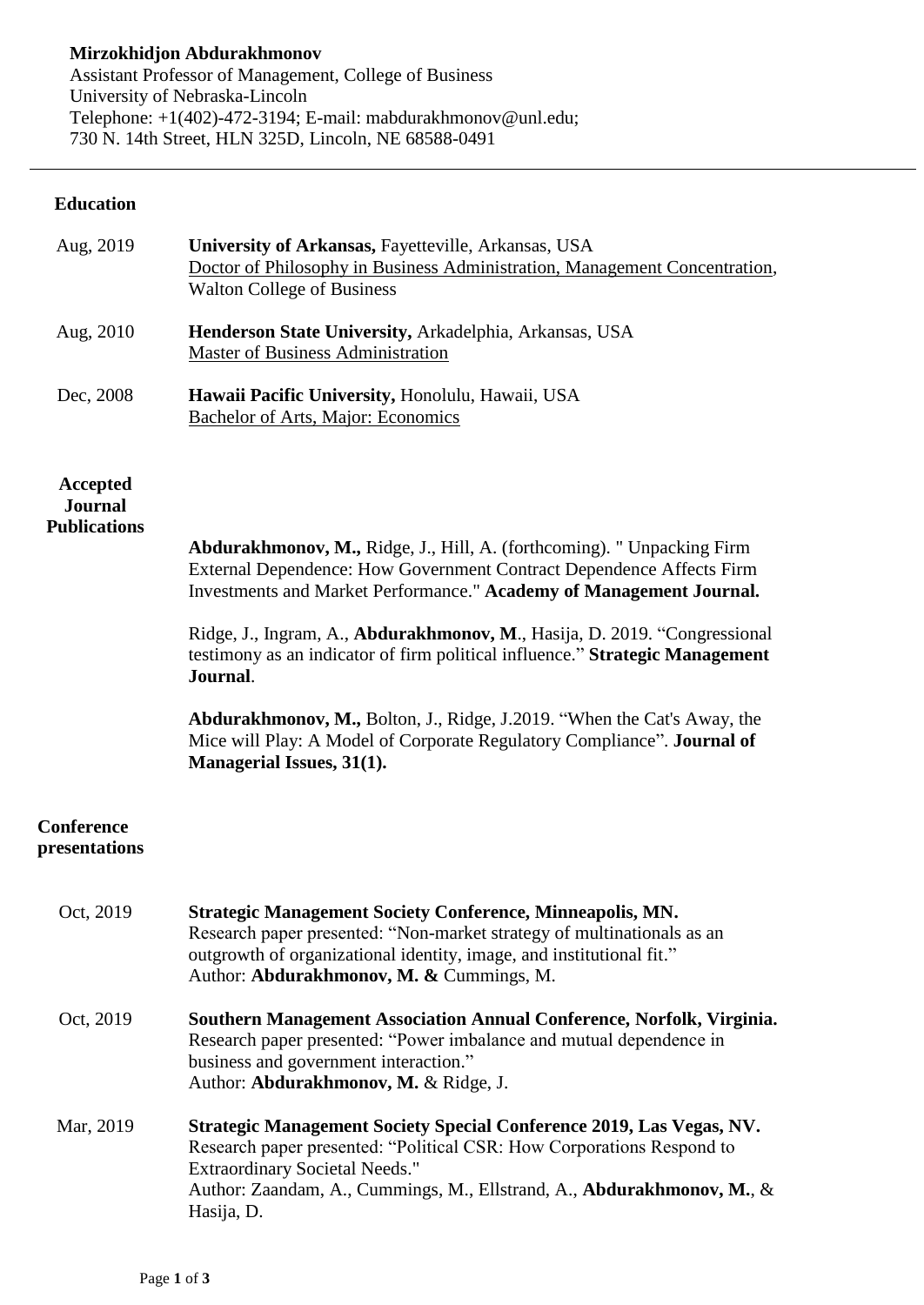| Aug, 2018                | Academy of Management Conference 2018, Chicago, IL.<br>Research paper presented: "Overqualified: How does a recruiter's perception<br>affect a hiring decision of job applicants?"<br>Author: Abdurakhmonov, M.                                              |
|--------------------------|--------------------------------------------------------------------------------------------------------------------------------------------------------------------------------------------------------------------------------------------------------------|
| Aug, 2018                | Academy of Management Conference 2018, Chicago, IL.<br>Research paper presented: "Non-market strategy of multinationals as an<br>outgrowth of organizational identity, image, and institutional fit."<br>Authors: Abdurakhmonov, M. & Cummings, M.           |
| Oct, 2017                | <b>Strategic Management Society Annual Conference 2017, Houston, TX.</b><br>Research paper presented: "Overqualified CEO: How Does CEO<br>Overqualification Affect a Firm's Strategic Outcomes?"<br>Author: Abdurakhmonov & M.                               |
| Aug, 2017                | Academy of Management Annual Conference 2017, Atlanta, Georgia.<br>Research paper presented: "When in Rome? How institutional distance shapes<br>corporate political behavior?"<br>Author: Abdurakhmonov, M.                                                 |
| Oct, 2016                | Southern Management Association Annual Conference 2016, Charlotte,                                                                                                                                                                                           |
|                          | NC.<br>Research paper presented: "Overqualification phenomenon: Can overqualified<br>employee be good for an organization?"<br>Author: Abdurakhmonov, M.                                                                                                     |
| Sep, 2016                | Strategic Management Society Annual Conference 2016, Berlin, Germany.<br>Research paper presented: "Congressional Testimony: Strategic lobbying,<br>market evaluation, ambiguity and firm performance."<br>Authors: J. Ridge, A. Ingram, & Abdurakhmonov, M. |
| <b>Working</b><br>papers |                                                                                                                                                                                                                                                              |
|                          | Abdurakhmonov, M. Ridge, J., Ellstrand, A., & Johnson, J. "Unpacking<br>executive faith in free enterprise: Economic Values as a Distinct and<br>Independent Dimension of Political Ideology." targeted at Organization<br>Science.                          |
|                          | Ridje, J., Hasija, D., Abdurakhmonov, M., & Ingram, A. "Political Spheres of<br>Influence: Reorientation of Lobbying Targeting Following Rival Testimony in<br>Congress." targeted at Administrative Science Quarterly.                                      |
|                          | <b>Abdurakhmonov, M., Cummings, M. "Non-market strategy of multinationals</b><br>as an outgrowth of organizational identity, image, and institutional fit."<br>targeted at Journal of International Business Studies.                                        |
|                          | Abdurakhmonov, M., "How does firm size affect return on investment:<br>Common market and homogeneous product perspective?"<br>(to be submitted to Academy of Management Conference for feedback)                                                             |
|                          |                                                                                                                                                                                                                                                              |